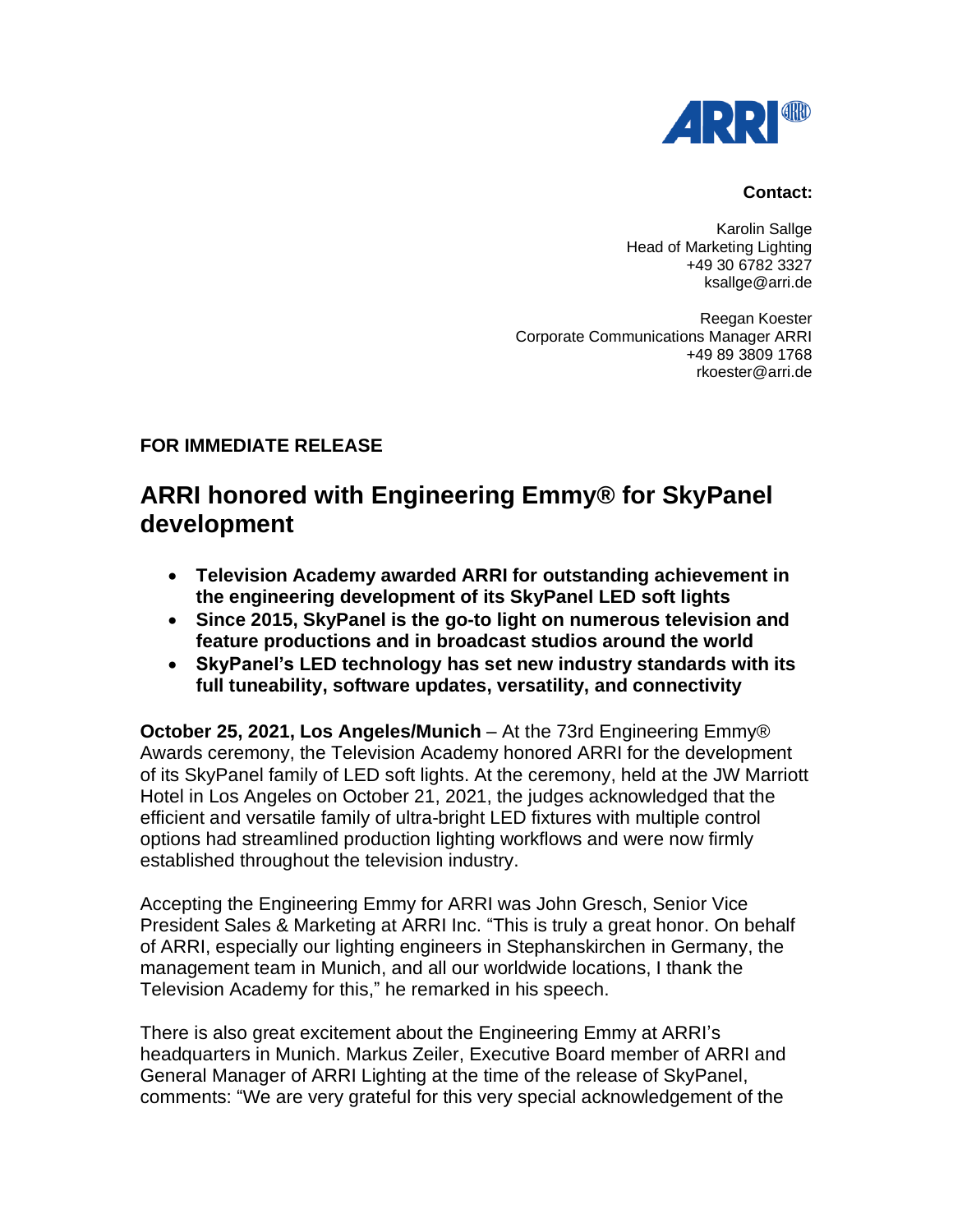

Television Academy. This prestigious award recognizes the hard work of the SkyPanel team of engineers and designers who worked tirelessly on the hardware and software on the SkyPanel family for many years. SkyPanel was a major breakthrough product that helped facilitate the digital revolution in lighting for the film and television industry. Calibrated, tuneable LED lighting significantly changed set lighting, allowing more creative freedom while saving time and energy."

Ivo Ivanovski, General Manager Business Unit Lighting at ARRI, adds: "We would like to thank, not only the Television Academy but also our many customers worldwide who have trusted SkyPanel for their productions and studios. We often hear filmmakers and lighting designers call the SkyPanel 'the work horse of the industry.' Software features and accessories have helped to maintain the value of investment for our customers. Their feedback has always inspired us to continuously improve over the years and it will continue to drive us in the future."

Since its introduction in 2015, the ARRI SkyPanel was immediately adopted for television and feature productions worldwide and frequently used in numerous broadcast studios, at live events, fashion shows, and even art exhibitions. Some notable shows illuminated with SkyPanel include recent four-time Emmy winner "Ted Lasso" (Apple TV+), the Netflix series "Dark," "The L Word: Generation Q" (Showtime), "First Ladies" (CNN), and "Genius: Aretha" (National Geographic), along with multi-award-winning feature film "Blade Runner 2049" and the last two "Star Wars" productions, and many more.

Through the Engineering Emmys, the Television Academy recognizes individuals, companies, or organizations whose outstanding technical developments have contributed significantly to improving existing processes or the recording, transmission, or perception of television. "Engineers, scientists, and technologists are a vital part of our industry and are key to the continuing evolution of television," said Frank Scherma, chairman and CEO or the Television Academy. "These extraordinary pioneers and groundbreaking companies we are honoring have advanced the medium and elevate storytelling to a worldwide audience."

## **Pictures**:

## Portrait: MVH19027.jpg

John Gresch of ARRI poses with their Engineering Emmy at the 73rd Engineering Emmy Awards, presented by the Television Academy at the JW Marriott Los Angeles L.A. LIVE on Thursday, Oct. 21, 2021, in Los Angeles. (Photo: © Mark Von Holden/Invision for The Television Academy/AP Images)